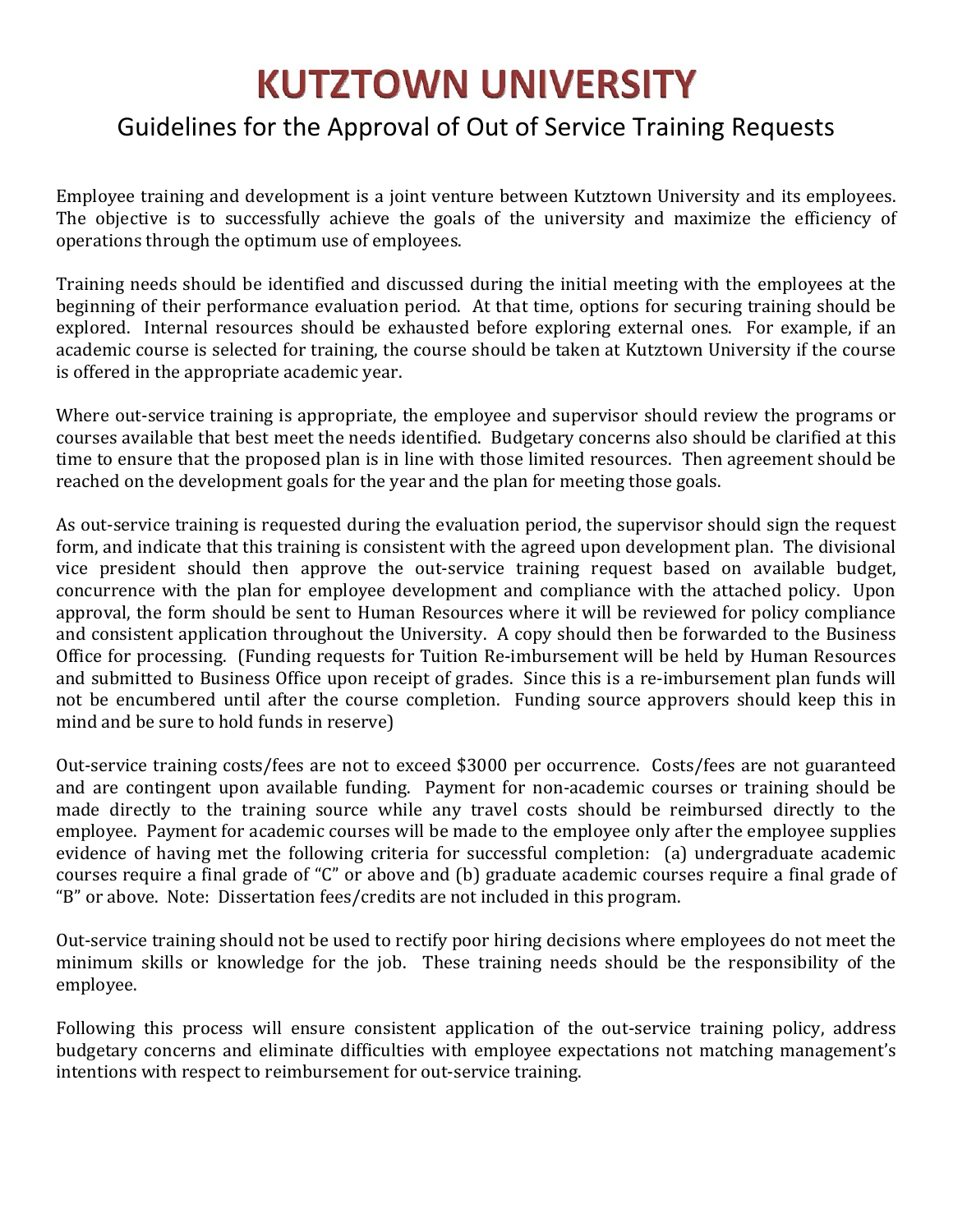# **KUTZTOWN UNIVERSITY**

## Out‐Service Training Processing Instructions

| <b>Employee</b> | • Identify training needs with supervisor at beginning of performance evaluation period and<br>identify training sources.<br>• Complete and sign Out-Service Training Request form.<br>• Forward form and information to document training and related costs to supervisor for<br>review and approval. |
|-----------------|--------------------------------------------------------------------------------------------------------------------------------------------------------------------------------------------------------------------------------------------------------------------------------------------------------|
|-----------------|--------------------------------------------------------------------------------------------------------------------------------------------------------------------------------------------------------------------------------------------------------------------------------------------------------|

|                   | • Review form for consistency with agreed upon development plan and to ensure that<br>payment amount is in compliance with Guidelines. If more documentation is required to<br>substantiate payment amount, request additional information from employee. |
|-------------------|-----------------------------------------------------------------------------------------------------------------------------------------------------------------------------------------------------------------------------------------------------------|
| <b>Supervisor</b> | • Budget source should be coded at bottom of form.<br>• Determine if training is related to current job or will be used for future promotion or job<br>transfer. Check appropriate block to indicate such on form. (Most training should be               |
|                   | related to the current job. Out-service-training may be authorized to prepare employees for<br>promotions or for transfer into different classifications only when agency heads anticipate a<br>business need for employees with such skills)             |
|                   | • Sign form, if approved and forward to the Divisional Vice President for review and approval.                                                                                                                                                            |

| <b>Vice President</b>            | • Review form for policy compliance and budget availability.<br>• Sign form, if approved and forward to Human Resources.                                                                                                                                                                                                                                       |
|----------------------------------|----------------------------------------------------------------------------------------------------------------------------------------------------------------------------------------------------------------------------------------------------------------------------------------------------------------------------------------------------------------|
|                                  |                                                                                                                                                                                                                                                                                                                                                                |
| <b>Human</b><br><b>Resources</b> | • Review form for consistent application throughout university and policy compliance. If<br>request is for an academic course form will be held pending grade outcome.<br>• Sign form, hold for grade (credit courses only) and send a confirmation email to employee<br>with instructions for next step or forward to Business Office to process if approved. |

| <b>Employee</b> | • Upon course completion, forward final grades and a check requisition to the Human<br>Resource Office.<br>o If training/course was at Kutztown University, then make payable to Kutztown University.<br>o If training/course was at another institution, then make payable to employee with an<br>official invoice stating the amount due and a payment receipt attached. |
|-----------------|----------------------------------------------------------------------------------------------------------------------------------------------------------------------------------------------------------------------------------------------------------------------------------------------------------------------------------------------------------------------------|
|                 |                                                                                                                                                                                                                                                                                                                                                                            |

| <b>Human</b>     | $\bullet$ If grades meet pre-established criteria, Human Resources will forward form to the Business<br>Office to process refund to employee. |  |  |  |  |  |  |  |  |
|------------------|-----------------------------------------------------------------------------------------------------------------------------------------------|--|--|--|--|--|--|--|--|
| <b>Resources</b> | $\circ$ Undergraduate course – C and above<br>$\circ$ Graduate course – B and above                                                           |  |  |  |  |  |  |  |  |

#### **Final steps to assess tax:**

| <b>Business Office</b> | $\bullet$ Code and process payment to employee/vendor.<br>Review taxability of reimbursement. If taxable, forward copy of form and reimbursement to<br>Payroll for processing. |
|------------------------|--------------------------------------------------------------------------------------------------------------------------------------------------------------------------------|
|                        |                                                                                                                                                                                |
| <b>Payroll</b>         | $\bullet$ Establish employee tax liability and process through payroll system.                                                                                                 |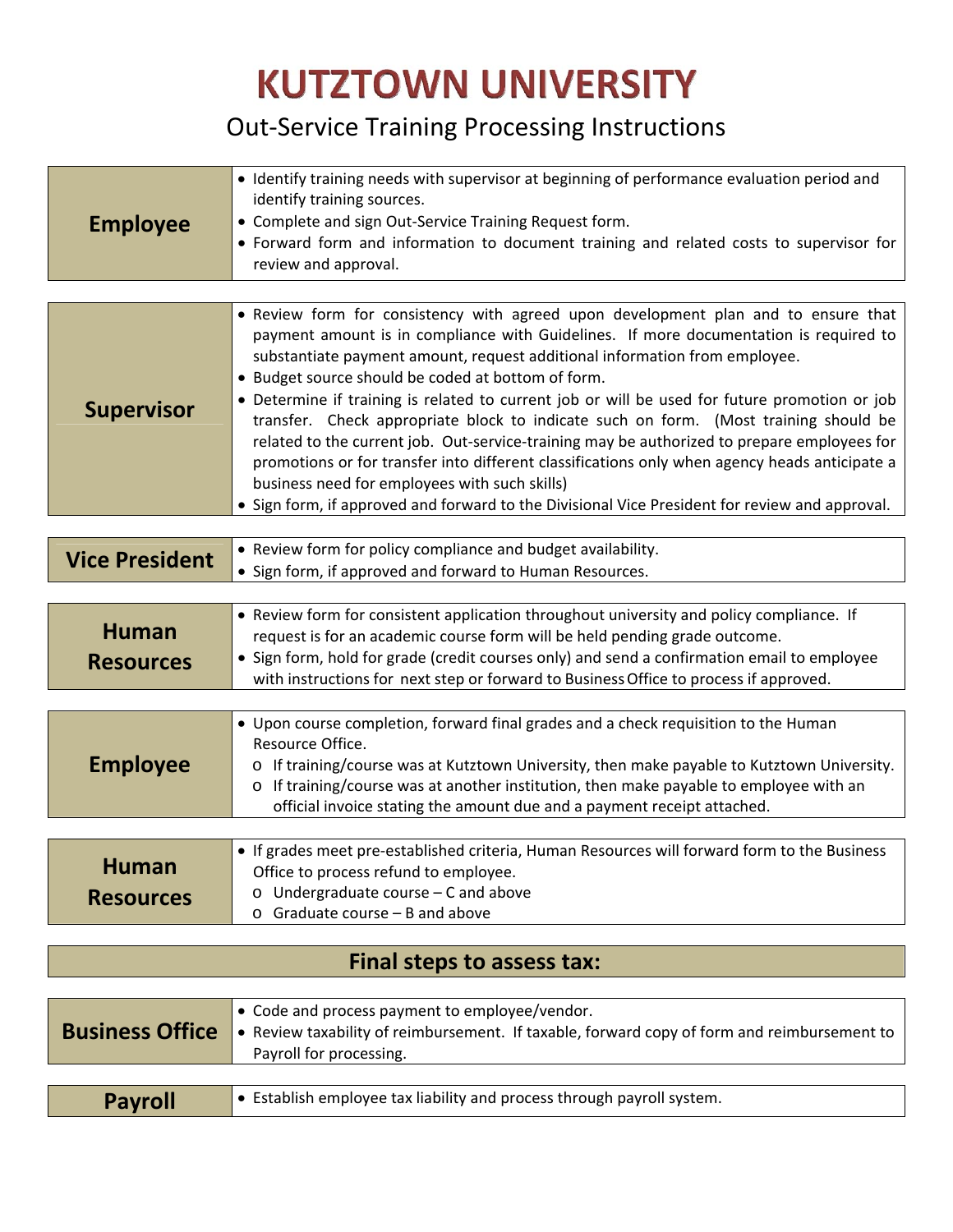

### OUT-SERVICE TRAINING AUTHORIZATION

| EMPLOYEE OR TRAINING SOURCE NAME AND ADDRESS                                                                                                            |                                                                                                                 |  |                                                |  |            |  |  |            |  |  |                                   | <b>SEMESTER</b><br><b>YEAR</b> |            |                                                                                                   |  |            |                     |                                                        |            |  |            |            |    |  |             |               |  |  |              |  |                                                                                              |                            |  |
|---------------------------------------------------------------------------------------------------------------------------------------------------------|-----------------------------------------------------------------------------------------------------------------|--|------------------------------------------------|--|------------|--|--|------------|--|--|-----------------------------------|--------------------------------|------------|---------------------------------------------------------------------------------------------------|--|------------|---------------------|--------------------------------------------------------|------------|--|------------|------------|----|--|-------------|---------------|--|--|--------------|--|----------------------------------------------------------------------------------------------|----------------------------|--|
|                                                                                                                                                         |                                                                                                                 |  |                                                |  |            |  |  |            |  |  |                                   |                                |            |                                                                                                   |  |            |                     | TRAINING/COURSE START DATE<br>TRAINING/COURSE END DATE |            |  |            |            |    |  |             |               |  |  |              |  |                                                                                              |                            |  |
| <b>EMPLOYEE NUMBER</b>                                                                                                                                  |                                                                                                                 |  |                                                |  |            |  |  |            |  |  | EMPLOYER FEDERAL ID               |                                |            |                                                                                                   |  |            |                     | TRAINING/COURSE SITE (CITY/STATE)                      |            |  |            |            |    |  |             |               |  |  |              |  |                                                                                              |                            |  |
| <b>EMPLOYEE NAME AND ADDRESS</b>                                                                                                                        |                                                                                                                 |  |                                                |  |            |  |  |            |  |  |                                   |                                |            | TRAINING SOURCE NAME AND ADDRESS<br>PAYMENT NOT TO EXCEED \$3,000<br>PER SEMESTER OR PER TRAINING |  |            |                     |                                                        |            |  |            |            |    |  |             |               |  |  |              |  |                                                                                              |                            |  |
|                                                                                                                                                         | NOTE: ONLY ONE TRAINING/COURSE PER FORM                                                                         |  |                                                |  |            |  |  |            |  |  |                                   |                                |            |                                                                                                   |  |            |                     |                                                        |            |  |            |            | \$ |  |             |               |  |  |              |  |                                                                                              |                            |  |
|                                                                                                                                                         |                                                                                                                 |  |                                                |  |            |  |  |            |  |  |                                   |                                |            |                                                                                                   |  |            |                     |                                                        |            |  |            |            |    |  |             |               |  |  |              |  |                                                                                              |                            |  |
| 1. COURSE TITLE                                                                                                                                         |                                                                                                                 |  |                                                |  |            |  |  |            |  |  |                                   |                                |            |                                                                                                   |  |            |                     |                                                        |            |  |            |            |    |  |             |               |  |  |              |  |                                                                                              |                            |  |
|                                                                                                                                                         | 2. COURSE DESCRIPTION                                                                                           |  |                                                |  |            |  |  |            |  |  |                                   |                                |            |                                                                                                   |  |            |                     |                                                        |            |  |            |            |    |  |             |               |  |  |              |  |                                                                                              |                            |  |
|                                                                                                                                                         | 3. PLEASE COMPLETE THIS SECTION IN FULL IF APPLICABLE. IF LEAVE TIME IS NEEDED TO ATTEND CLASS, PLEASE SPECIFY. |  |                                                |  |            |  |  |            |  |  |                                   |                                |            |                                                                                                   |  |            |                     |                                                        |            |  |            |            |    |  |             |               |  |  |              |  |                                                                                              |                            |  |
| <b>CLASS TIME</b>                                                                                                                                       |                                                                                                                 |  |                                                |  | <b>MON</b> |  |  | <b>TUE</b> |  |  | <b>WED</b>                        |                                | <b>THU</b> |                                                                                                   |  | <b>FRI</b> |                     |                                                        | <b>SAT</b> |  |            | <b>SUN</b> |    |  |             |               |  |  |              |  |                                                                                              | TOTAL LEAVE TIME TO ATTEND |  |
|                                                                                                                                                         | <b>BEGINS</b>                                                                                                   |  |                                                |  |            |  |  |            |  |  |                                   |                                |            |                                                                                                   |  |            |                     |                                                        |            |  |            |            |    |  | <b>TYPE</b> |               |  |  | <b>HOURS</b> |  |                                                                                              | <b>DAYS</b>                |  |
|                                                                                                                                                         | <b>ENDS</b>                                                                                                     |  |                                                |  |            |  |  |            |  |  |                                   |                                |            |                                                                                                   |  |            |                     |                                                        |            |  |            |            |    |  |             |               |  |  |              |  |                                                                                              |                            |  |
| IS TRAINING REQUIRED FOR CURRENT JOB OR TO PREPARE EMPLOYEE FOR FUTURE PROMOTION?                                                                       |                                                                                                                 |  |                                                |  |            |  |  |            |  |  |                                   |                                |            |                                                                                                   |  |            |                     |                                                        |            |  |            |            |    |  |             |               |  |  |              |  |                                                                                              |                            |  |
|                                                                                                                                                         |                                                                                                                 |  | <b>CURRENT JOB</b><br>(related to current job) |  |            |  |  |            |  |  | FUTURE PROMOTION OR JOB TRANSFER  |                                |            |                                                                                                   |  |            |                     |                                                        |            |  |            |            |    |  |             |               |  |  |              |  | (check ONLY when agency heads anticipate a business need for employees with specific skills) |                            |  |
|                                                                                                                                                         |                                                                                                                 |  |                                                |  |            |  |  |            |  |  |                                   |                                |            |                                                                                                   |  |            |                     |                                                        |            |  |            |            |    |  |             |               |  |  |              |  |                                                                                              |                            |  |
| I HEREBY CERTIFY THAT I WILL ATTEND THE FULL PROGRAM OUTLINED ABOVE.<br>SUPERVISOR SIGNATURE<br><b>DATE</b><br><b>EMPLOYEE SIGNATURE</b><br><b>DATE</b> |                                                                                                                 |  |                                                |  |            |  |  |            |  |  |                                   |                                |            |                                                                                                   |  |            |                     |                                                        |            |  |            |            |    |  |             |               |  |  |              |  |                                                                                              |                            |  |
|                                                                                                                                                         |                                                                                                                 |  |                                                |  |            |  |  |            |  |  |                                   |                                |            |                                                                                                   |  |            |                     |                                                        |            |  |            |            |    |  |             |               |  |  |              |  |                                                                                              |                            |  |
| <b>DIVISION SIGNATURE</b><br><b>DATE</b>                                                                                                                |                                                                                                                 |  |                                                |  |            |  |  |            |  |  | HUMAN RESOURCES SIGNATURE<br>DATE |                                |            |                                                                                                   |  |            |                     |                                                        |            |  |            |            |    |  |             |               |  |  |              |  |                                                                                              |                            |  |
| <b>ACCOUNTING</b>                                                                                                                                       |                                                                                                                 |  |                                                |  |            |  |  |            |  |  |                                   |                                |            |                                                                                                   |  |            | <b>DISTRIBUTION</b> |                                                        |            |  |            |            |    |  |             |               |  |  |              |  |                                                                                              |                            |  |
|                                                                                                                                                         | <b>COST CENTER / WBS</b><br><b>FUND</b>                                                                         |  |                                                |  |            |  |  |            |  |  |                                   |                                |            |                                                                                                   |  |            |                     |                                                        |            |  | <b>GLA</b> |            |    |  |             | <b>AMOUNT</b> |  |  |              |  |                                                                                              |                            |  |
|                                                                                                                                                         |                                                                                                                 |  |                                                |  |            |  |  |            |  |  |                                   |                                |            |                                                                                                   |  |            |                     |                                                        |            |  |            |            |    |  |             |               |  |  |              |  |                                                                                              |                            |  |
|                                                                                                                                                         |                                                                                                                 |  |                                                |  |            |  |  |            |  |  |                                   |                                |            |                                                                                                   |  |            |                     |                                                        |            |  |            |            |    |  |             |               |  |  |              |  |                                                                                              |                            |  |
|                                                                                                                                                         |                                                                                                                 |  |                                                |  |            |  |  |            |  |  |                                   |                                |            |                                                                                                   |  |            |                     |                                                        |            |  |            |            |    |  |             |               |  |  |              |  |                                                                                              |                            |  |
|                                                                                                                                                         |                                                                                                                 |  |                                                |  |            |  |  |            |  |  |                                   |                                |            |                                                                                                   |  |            |                     |                                                        |            |  |            |            |    |  |             |               |  |  |              |  |                                                                                              |                            |  |

PLEASE CONTINUE ON NEXT PAGE IF THIS REQEUST IS FOR A **GRADUATE COURSE**